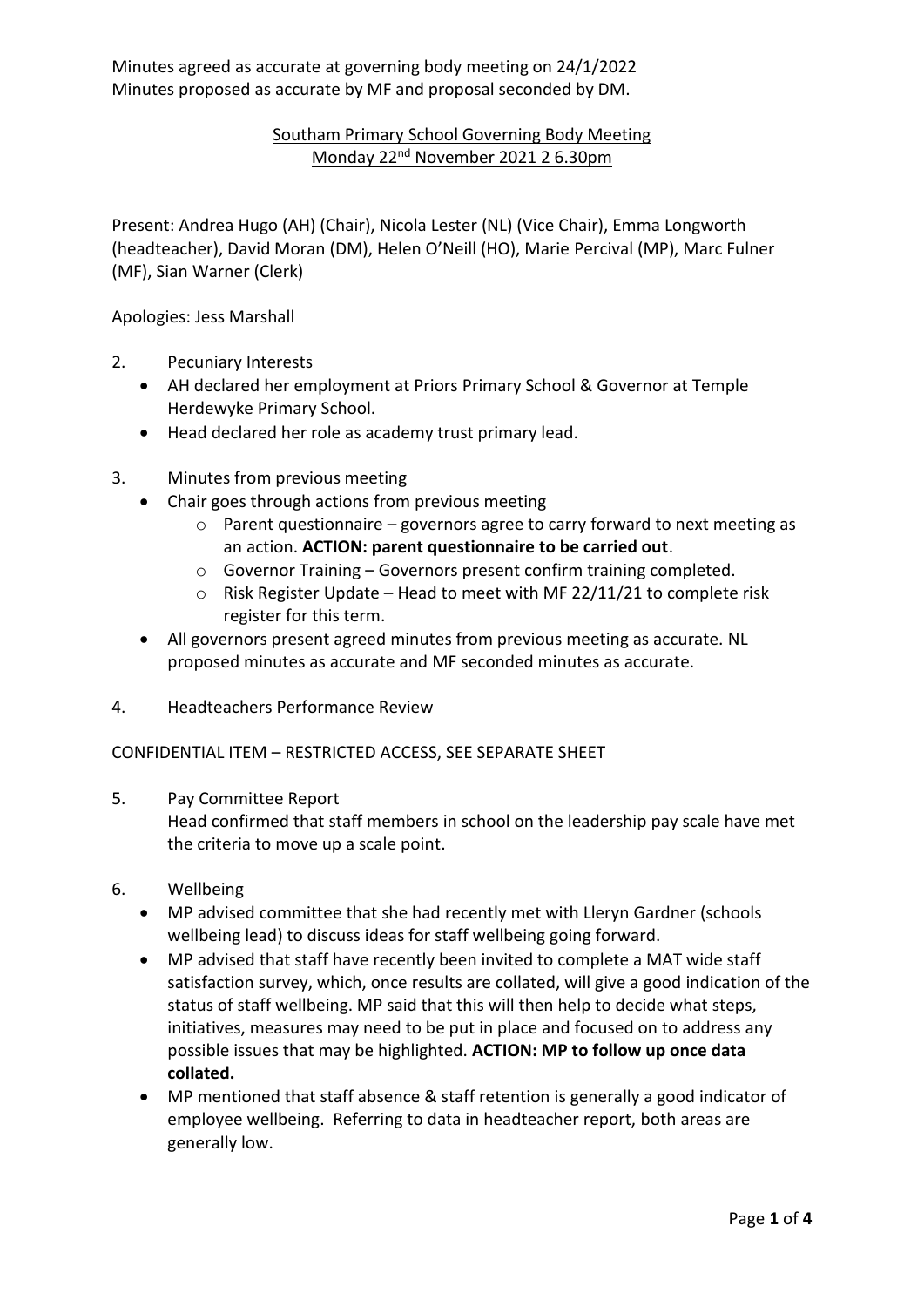Minutes agreed as accurate at governing body meeting on 24/1/2022 Minutes proposed as accurate by MF and proposal seconded by DM.

- Head advised that the wellbeing policy is currently in draft format and will be circulated soon.
- Head also advised that staff wellbeing is an area that Ofsted will inevitably focus on, during a visit, including staff workload etc.
- Governor asked for clarification from headteacher on what the mental health trailblazer initiative is. Head confirmed that it is therapy that is available for pupils should it be needed. Head said that teachers are able to refer pupils directly themselves if they feel the child would benefit from this assistance. Head said that she has also asked if this team could come into school to talk with the children.
- 7&8. Review of the school term & Headteacher Report (refer to documents circulated prior to meeting by Head)
	- Governor asked if the pupil attendance and the impact that covid has had is occurring nationally in all primaries. Head said that it currently is a national issue as opposed to it being specific to Southam Primary.
	- Governor observed that absenteeism within the pupil premium cohort seems higher that other cohorts. Head said that the figures were skewed due to 2 children in particular who Head is working with to improve their attendance.
	- Governor suggested that committee should look to put together a crib sheet of all the pertinent information that governors should be aware of and know in the event of an ofsted visit. All governors present agree good idea. **ACTION: DM & JM to follow up with data dashboard.**
	- Governor referred to the school development plan and the 2 schools noted that head has visited and been sharing good practice with. Head said that this is a really good way of finding out what other schools are doing and sharing new ideas.
	- Head confirmed that Georgina Price is leaving at the end of the year due to family commitments and Debbie Pittarello has agreed to work full time from January 2022 until the end of the academic year.
	- Head advised that Lucille Dippie is due to start her maternity leave on 28/2/2021.
	- Governor asked head for an update on the pupil that is receiving 1-2-1 support. Head said that she has been relying on supply staff from agencies to work with the pupil, who is only in school in the mornings. Head said that the supply staff have not always been that reliable which has made supervision more difficult at times. Head said that they have received a draft EHCP which they intend to pursue in the new year to allow time for a few weeks of demonstrating that the school have implemented all that is possible and has been recommended.
	- Governor commented that the number of 'logging a concerns' seem high. Head said that several of them are concerns that have been recorded and are used purely for monitoring purposes.
	- Governor asked if the school had strategies in place to tackle pupil lateness. Head said that every half term she writes to parents of children that have been late on numerous occasions advising them of the total amount of time that has been lost due to being late and follows up with any other actions as deemed appropriate for each individual case.
	- Governor commented that the latest KS2 reading assessment data is very good. Head said that the next set of KS2 assessment data will be available soon. Head said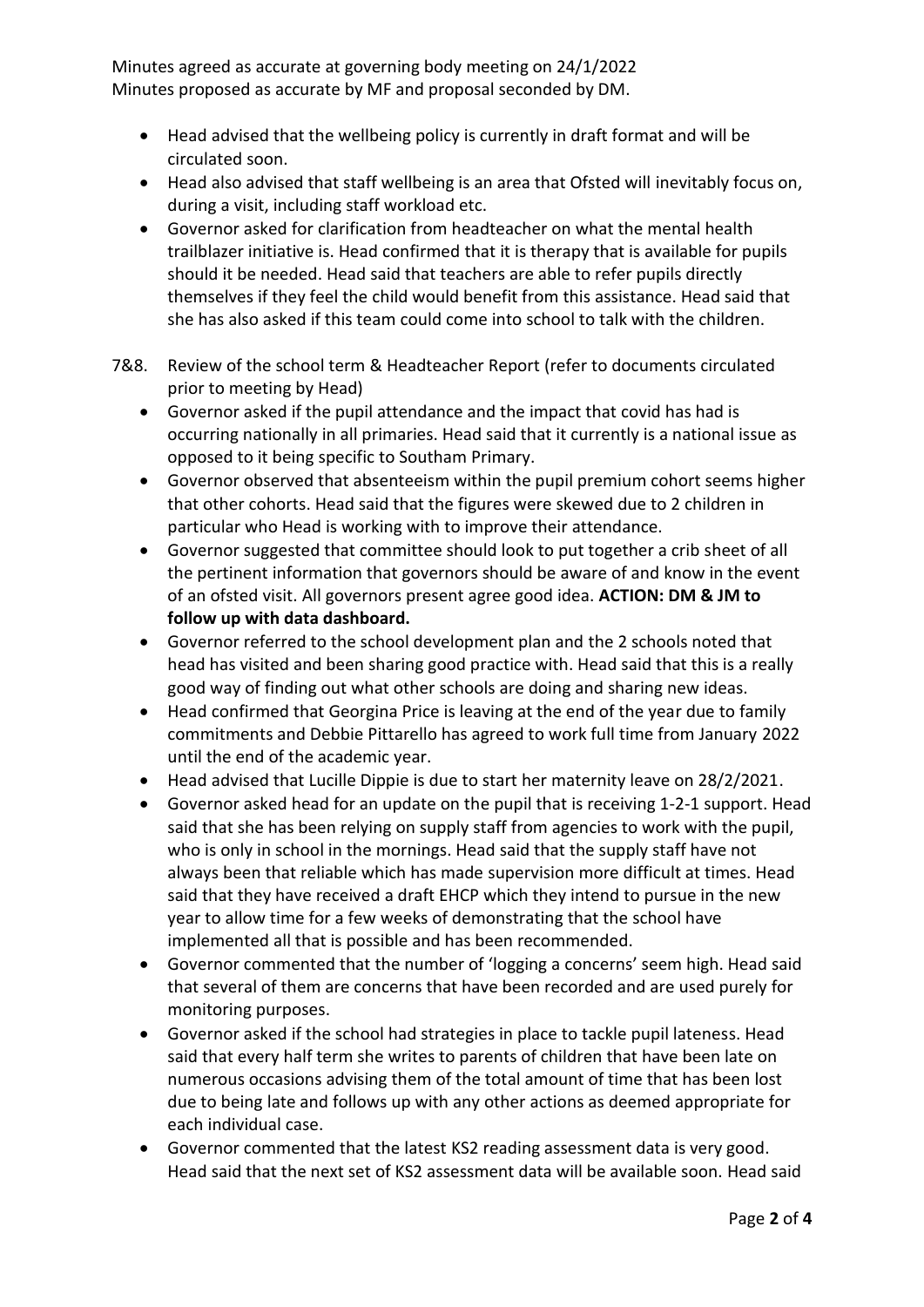Minutes agreed as accurate at governing body meeting on 24/1/2022 Minutes proposed as accurate by MF and proposal seconded by DM.

> that the next round of assessments will be in March with the SATs in May. Head said that through these assessments with Pixl they are able to pinpoint exactly where gaps are in pupils' knowledge and can provided targeted interventions to counteract any said gaps in knowledge.

- Head advised that they are looking at introducing the RWI Phonics from Reception year upwards.
- Head also advised that she has booked someone to come into school to deliver the September 2022 inset day training focusing on phonics in order to support the future introduction of the RWI phonics programme across all the school years.
- 9. Policies (refer to policies circulated to committee prior to meeting)
	- English Policy All members present agree policy
	- Supporting Children With Medical Needs all members present agree policy.
	- Looked After Children Policy All members present agree policy.
- 10. Link Governor Reports
	- Pupil Premium Report completed **ACTION: Report to be circulated to members.**
	- EYFS Report **ACTION: AH to complete**
	- Curriculum Report Completed & circulated to all members.
	- Maths & English Reports **ACTION: NL to complete**.
	- H&S Report **ACTION: MF to complete**.
	- Safeguarding Report **ACTION: To be completed**.
- 11. MAT Update
	- Chair advised that she attended a MAT chair of governors meeting recently and the item of link trustees was discussed. It was decided that due to the number of schools in the trust it would not be possible for the trust board to provide a link governor for each school.
	- Chair also suggested that going forward each governing body have a standing agenda item of website compliance.
- 12. Governor Training Feedback
	- MP confirmed that she completed the governor induction programme and found it to be useful and informative.

Governors confirmed that upcoming learning walk is on the 1/12/21 and the focus is on the curriculum.